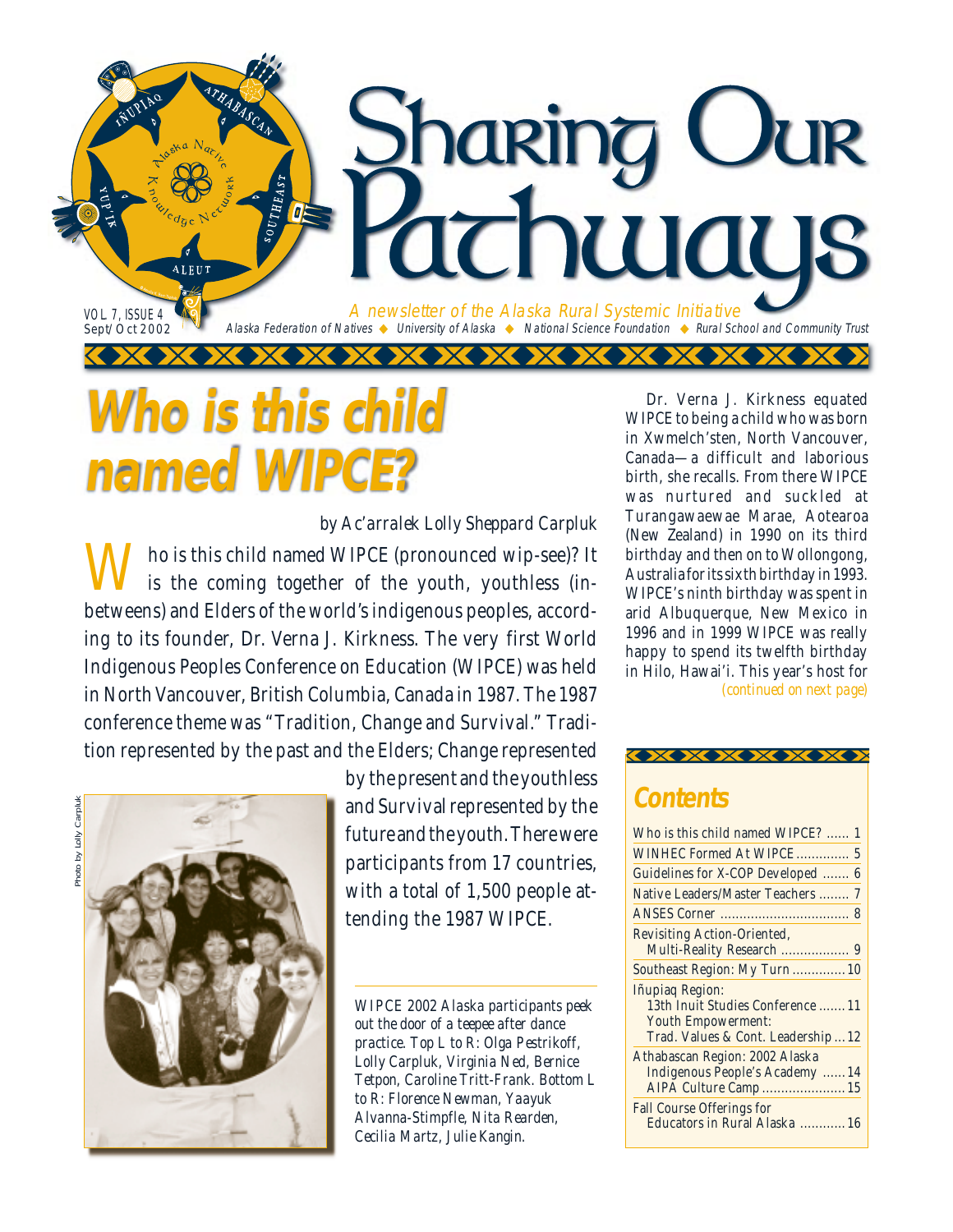

**Ray Barnhardt, Co-Director** University of Alaska Fairbanks ANKN/AKRSI PO Box 756730 Fairbanks, AK 99775-6730 (907) 474-1902 phone (907) 474-1957 fax email: ffrjb@uaf.edu

#### **Oscar Kawagley, Co-Director**

University of Alaska Fairbanks ANKN/AKRSI PO Box 756730 Fairbanks, AK 99775-6730 (907) 474-5403 phone (907) 474-1957 fax email: rfok@uaf.edu

#### **Frank Hill, Co-Director**

Alaska Federation of Natives 1577 C Street, Suite 300 Anchorage, AK 99501 (907) 274-3611 phone (907) 276-7989 fax email: fnfwh@uaf.edu

#### **XXXXXX** X

#### **Sharing Our Pathways** is

a publication of the Alaska Rural Systemic Initiative, funded by the National Science Foundation Division of Educational Systemic Reform in agreement with the Alaska Federation of Natives and the University of Alaska. We welcome your comments and suggestions and encourage you to submit them to:

The Alaska Native Knowledge Network University of Alaska Fairbanks P.O. Box 756730 Fairbanks, Alaska 99775-6730 (907) 474-5086 phone (907) 474-5615 fax http://www.ankn.uaf.edu email: fyankn@uaf.edu Newsletter Editor: Dixie Masak Dayo

dixie.dayo@uaf.edu Layout & Design: Paula Elmes paula.elmes@uaf.edu

#### *(continued from front page)*

WIPCE's fifteenth birthday was the First Nations Adult and Higher Education Consortium (FNAHEC). The conference drew 2500 people to the beautiful site of Stoney Park on the Nakoda Nation Reserve near Morley, Alberta, Canada.

I had no idea what to expect when I attended my first WIPCE in Albuquerque in 1996. I had no clue that I would share similar struggles in education with likeminded indigenous peoples who soon became friends from across the world. Little did I expect to network with indigenous people who had developed models of education and a way of thinking that were the beginnings

of turning indigenous education around. Little did I expect to participate in celebrations of who we are as indigenous peoples with dancing, singing and, most important of all, the sense of humor that pulls us through all of life and its challenges. All this happened and more.

The sharing of models and ideas flourished with the attendance of over 5000 people at the Fifth World Indigenous Peoples Conference on Education hosted by the Hawaiians in Hilo, Hawaii in 1999. So, too, the networking and connections continued with the Sixth World Indigenous Conference on Education in Stoney Park. The WIPCE 2002 mission statement stated that we would celebrate "the sharing and promoting of indigenousbased initiatives by featuring holistic educational efforts to maintain and perpetuate our ways of knowing and to actualize the positive development of indigenous communities."

The conference objectives supported the mission statement by providing a means for indigenous nations to honor their cultures and traditions by recognizing, respecting and taking pride in respective unique practices. The conference opening and closing ceremonies, the daily sunrise



*Workshops and presentations were held in over 60 teepees sprawled out over a field at WIPCE 2002 in Calgary, Alberta, Canada.*

ceremony, the evening cultural exchanges and performances and the many workshops provided the means to achieve these valuable experiences. In addition, the conference provided a continuation of dialogue and action around educational issues that indigenous nations face, as well as a forum for international exchanges and the promotion of experiential teachings that actively involved all conference participants.

We honored and recognized the teachings of our Elders by incorporating their experiences in the various workshops and activities. The conference organizers sought to strengthen and continue the WIPCE legacy that indigenous peoples gain greater autonomy over their everyday lives and strive to overcome the effects of colonialism. Presenters were encouraged to share how they are implementing the provisions articulated in the *Coolongata Statement on Indigenous*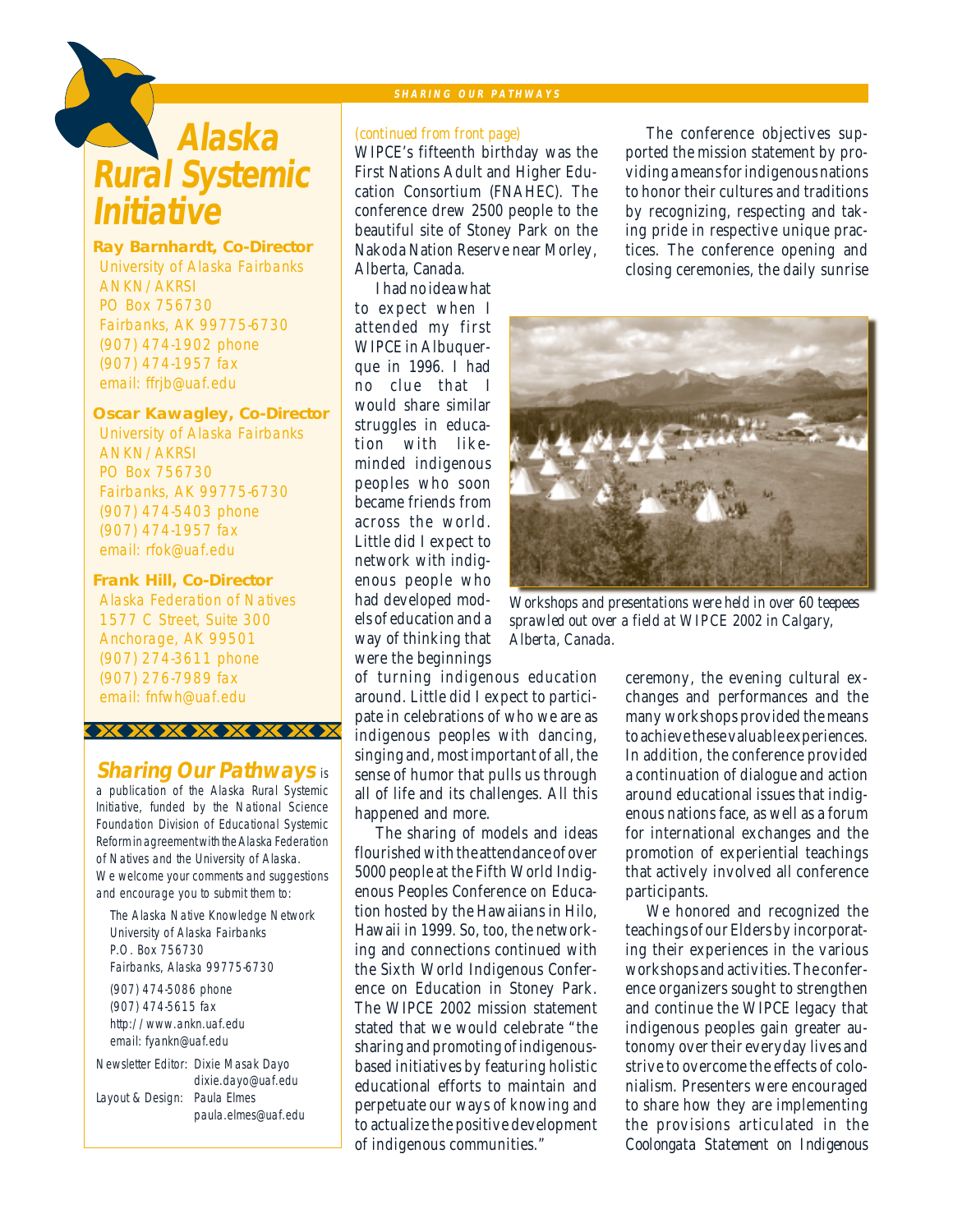*Rights in Education* that was adopted at the 1999 WIPCE in Hilo.

FNAHEC was founded on the belief that the realization of cultural identity is essential to the development of the selfactualized person. So it was their intention that hosting the world conference would enable them to "bring about greater unity and co-operative action to make our world the place that our creator intended it to be." The conference

brought educators together from around the world to provide opportunities for collaborative initiatives. A challenge in hosting the conference was to make the circle larger by bringing representatives from countries that had not previously participated. Thus the conference included people from Central America and Samiiland.

The WIPCE 2002 logo was drawn by Allen B. Wells from the Kainai Blood Nation in Alberta. His logo captured the proud spirit of First Nations heritage and the attainment of education. The peace pipe stood as a spiritual symbol of our cultural beliefs, a gift from the Great Spirit. Within the circle was a teepee, the meeting and learning place from which emanates the knowledge for living that is passed on from generation to generation. The mountains in the background represented the spiritual essence of our culture. They also formed the beautiful backdrop for the chosen venue of WIPCE 2002—the land of the Nakoda Nation. The feathers represented the four seasons flowing in perpetual motion—the Circle of Life. Also, embodied within the meaning of the feathers is the Great Spirit above whom has blessed us with spiritual, mental, physical and emotional balance to live in harmony within His creation.

WIPCE 2002 began on a cold, gray day nestled in a clearing surrounded by poplar and pine trees, with the majestic Rocky Mountains in the back-



*Elder Julie Kangin giving her presentation at the "virtual teepee". WIPCE 2002, Stoney Park, Calgary, Alberta.*

ground and the beginnings of the Bow River as it flowed from the mountain range out into the prairie lands that surround Calgary. We, from many international indigenous nations, huddled together for warmth on bleachers as we listened to the opening ceremonies. The largest contingencies came from Hawai'i and Aotearoa, with more than 100 from each nation. There were about 30 people from Alaska, a majority of whom are involved with the Alaska Rural Systemic Initiative, either as employees or memorandum-of-agreement (MOA) partners.

On Monday, Tuesday and Friday, workshops and presentations were held in over 60 teepees sprawled out over a field that is also gopher and grasshopper habitat. We either walked or rode on golf carts from the entrance to our destinations. Most of the teepees had no electrical outlets which presented a challenge for those who came with Powerpoint presentations or had planned to use transparencies. As a result, we truly relied on traditional methods of sharing through our oral tradition. It made for a startling jolt from the taken-for-granted modern technology that we have become accustomed to. But by the end of the week everyone was comfortable with this type of presenting, because it seemed to encourage more interaction. We were taken to a time where we had to listen with our ears, eyes,

minds, hearts and souls.

The Alaska Rural Systemic Initiative representatives and MOA partners put on a joint presentation with a delegation of Native Hawaiians from the Kahuawaiola Teacher Education Program in Hilo. This presentation was held in a virtual teepee (outdoors on the ground), and it was appropriate since it accommodated a large audience. Part of the Alaskan group held a dance practice in one of the teepees

before the joint presentation, as we didn't want to be out-done by the Hawaiians with traditional dances. Yaayuk Alvanna-Stimpfle and Nita Rearden each lead an Iñupiaq and a Yup'ik dance, respectively. Over the last two years there has been an intense exchange and networking between the Alaskan and Hawaiian Native education groups around the development of cultural standards, which was the theme of our threehour presentation. This is a great partnership that is sure to continue with the development and exchange of models and ideas to improve education.

A group of us attended a workshop presented by Graham Smith of the University of Auckland in which he shared recent developments among the Maori in Aotearoa (New Zealand). He discussed at length a theory of transformative action during which he shared that the Te Kohanga Reo (language nests) served as a flagship for a new mindset of indigenous peoples realizing that the movement to integrate indigenous language and culture was an affirmation of selfdetermination. As indigenous peoples we are cognizant that our languages and cultures are parallel to and on par with those of the colonizers and thus we do not need external endorsement that our culture is valid and something we should be proud of. This *(continued on next page)*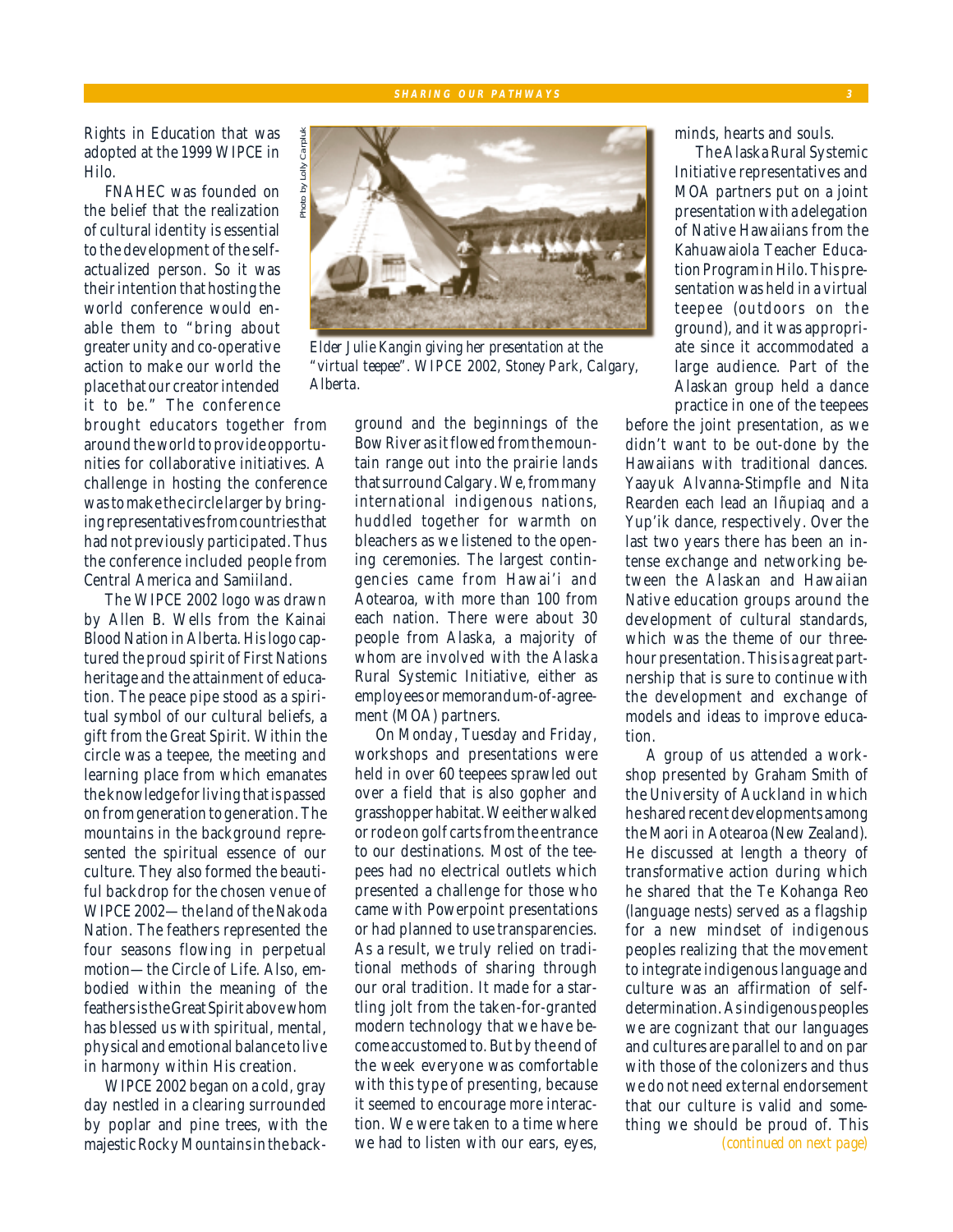#### *(continued from previous page)*

realization has now reached to all levels of education and is having an impact on everything from infant to tertiary (postsecondary) institutions.

Another presentation that we attended was lead by Pita Sharples of Auckland, Aotearoa. He presented a rationale and strategy for the development of a Maori Education Authority, where there would be a Maori education minister with joint responsibility for the coordination of all Maori education programs. He wanted feedback from the audience on this concept as a way to exercise greater self-determination and to increase Maori control over Maori education.

Virginia Ned and I led a workshop on "Promoting an Indigenous Perspective in Research." I discussed my personal journey in becoming an indigenous researcher, with help from the timely work and publications by Linda Smith of Auckland, Aotearoa and Marie Battiste of Saskatoon, Saskatchewan. I discussed the benefits of doing a community research assessment and how I would like to go about it. I believe each Native community is at a different level in their journey to accepting research from an indigenous perspective. Virginia presented her preliminary study of research that has been conducted in the Interior Athabascan region. The results from her study are extensive and very interesting and should be shared with Native peoples throughout Alaska. All the participants were interested in finding out more about further work on indigenous perspectives in research.

On Wednesday and Thursday, we had the opportunity to participate in cultural and educational tours. A group of us went on the Siksika (Blackfoot) Nation tour. We went onto a reserve that was 20 by 80 miles in size. Our tour was opened with a prayer before we visited historic sites, including a memorable visit to the site where Treaty Number 7 was signed.

The significance of the setting was felt spiritually and moved a group of Maori who were on the same tour to lead a prayer and blessing. We were treated to a wonderful feast and powwow.

WIPCE 2002 gave birth to a new organization, the World Indigenous Nations Higher Education Consortium (WINHEC). The declaration establishing WINHEC states that, "as indigenous peoples of the world, we recognize and reaffirm the educational rights of all indigenous peoples, and we share the vision, united in the

collective synergy of self-determination through control of higher education" (see sidebar at right). The members of the consortium are also commit-

**. . . our language and culture will always define who we are, and it is our right and responsibility to make sure this is passed on to future generations.**

ebrating learning, celebrating cultures, celebrating our ancestors, celebrating who we are and celebrating our goals and aspirations. As Verna pointed out, it has also been a time to share our knowledge, a time to give thanks to the Creator and even a time of romance, not only among the young but among the old(er) as well.

That child's image has been molded by each nation that has hosted the conference, helping us to continually discover new ways to move beyond being merely guests in someone else's educational system. We need to bet-

> ter define who we are and continue to highlight what is indigenous about WIPCE. As the Elders have taught us, it is important to take good thoughts with you

ted to building partnerships to pursue common goals through higher education. This was a historic moment, bringing together indigenous higher education representatives from all the indigenous regions represented at the conference to support the creation of this new organization.

The concluding comments by the five representatives of past WIPCE organizing committees gave us a clearer picture of what WIPCE has been and will continue to be—the rebirth of indigenous peoples realization that our language and culture will always define who we are, and it is our right and responsibility to make sure this is passed on to future generations. Thus it was appropriate that Dr. Verna Kirkness equated WIPCE with a child, for the rebirth of indigenous peoples education began with the infant in the language nest and has grown to nurture the full potential of our children and their parents as we move through the different stages of development and grow into those who will become our future Elders. For that child, it has been a time of celand leave the bad thoughts in the snow, so that come springtime they may be reborn into good thoughts. Dr. Bob Morgan of Australia pointed out that Elders are our pathway to the past and the youth are the custodians of the future. As the WIPCE child has grown, there have been themes of cultural affirmation by performances and ceremonies; exchange of ideas and materials where we learn from each other and develop connections between and among nations, strengthening and reinvigorating ourselves in an open forum, networking and sharing so that the whole becomes greater than the sum of its parts, celebration and renewal for all to love being indigenous and thankfulness that we are going home with full hearts to take the learning and growth to our families.

In looking to the future of the WIPCE child, Verna Kirkness encouraged holding youth forums, emphasizing that we need to do more for our youth so they know that we now have new instruments by which we can reinvigorate our educational agenda.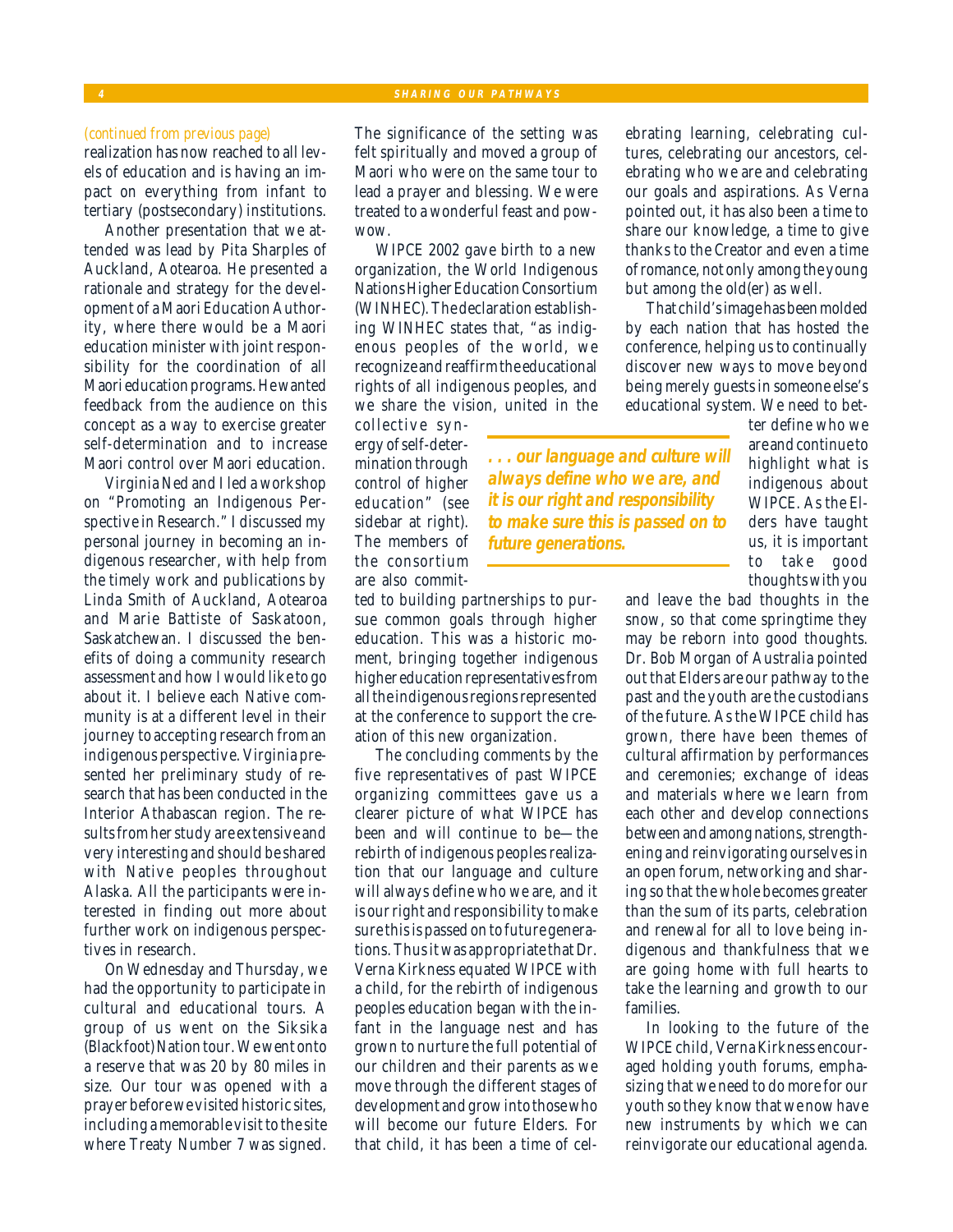<span id="page-4-0"></span>We can create a path of harmony for our young people and we can create institutions that celebrate our advocacy for indigenous education. We are fortunate to have our Elders who can guide us in our return to our traditional language, laws, values, beliefs and rituals that will be at the center of the rebirth, rebuilding and recreating of our institutions for tomorrow.

As this year's theme stated, the answers are going to have to come from within us. Our traditions will show us how to cleanse our souls and our minds to deal with finding the answers. Harold Cardinal reminded us that we have to look deep within ourselves as we revisit our past to create the most successful institutions for our future, so they will bring harmony to our nations, as well as to the rest of the world.

The Maori of Aotearoa were selected to host the 2005 WIPCE. There was an eruption of celebrations as this news was shared. It is appropriate that the WIPCE child return to Aotearoa, since the Maori have created models of education for the whole child. We will try our very best to be patient for the year 2005 to arrive, when we can all join in another open forum of renewal and celebrations.

I would like to thank the Nakoda Nation and FNAHEC, on behalf of the Alaska contingency, for the wonderful and loving care you shared with us in hosting WIPCE 2002. As I was leaving the bus that took a small group of us to the Calgary airport, the nine year old girl that accompanied her mom (who was the bus driver) gave me a pin that said, "Make the Circle Stronger." So, as the WIPCE logo incorporates the Circle of Life, may we continue to be blessed with spiritual, mental, physical and emotional balance as we live in harmony with all creation.

### **WINHEC Formed At WIPCE**

### *by Merritt Helfferich*

**AIHEC, CANHE/Alaska, New Zealand, Australia and Canada** representatives established the new World Indigenous Nations Higher Education Consortium (WINHEC) at the World Indigenous Peoples Conference on Education (WIPCE) in Stoney Park, Alberta. The WINHEC was started with a pledge of NZ\$500,000 for the first year. The W. K. Kellogg Foundation will consider a grant of \$200,000 for the planning and initial operation activities of WINHEC. The declaration that was signed by WIPCE delegates to establish WINHEC is as follows:

### **Declaration On Indigenous People's Higher Education**

On this day, August 5, 2002, at Kananaskis Village, Alberta, Canada, we gather as indigenous peoples of our respective nations recognizing and reaffirming the educational rights of all indigenous peoples. We share the vision of indigenous peoples of the world united in the collective synergy of self determination through control of higher education. We commit to building partnerships that restore and retain indigenous spirituality, cultures and languages, homelands, social systems, economic systems and selfdetermination.

We do hereby convene the World Indigenous Nations Higher Education Consortium. This consortium will provide an international forum and support for indigenous peoples to purse common goals through higher education. By our signatures, we agree to:

- 1. Accelerate the articulation of indigenous epistemology (ways of knowing, education, philosophy, and research);
- 2. Protect and enhance indigenous spiritual beliefs, culture and languages through higher education;
- 3. Advance the social, economical, and political status of indigenous peoples that contribute to the well-being of indigenous communities through higher education;
- 4. Create an accreditation body for indigenous education initiatives and systems that identify common criteria, practices and principles by which indigenous peoples live;
- 5. Recognize the significance of indigenous education;
- 6. Create a global network for sharing knowledge through exchange forums and state of the art technology and
- 7. Recognize the educational rights of indigenous peoples.

In the spirit of ancestors and generations to come, we hereby affix our signatures below: [signed by over 100 WIPCE participants]

The initial signing took place at a ceremony outside the Delta Lodge in Kananaskis Village, Alberta where signatures were affixed to the charter document while it lay on the ground to mark the indigenous peoples interdependence with the earth. After prayers, members of the interim executive committee named at the meetings signed the document while about 30 Maori sang songs in the background. Following the signing, there were additional prayers and a lot of hugs and cheers!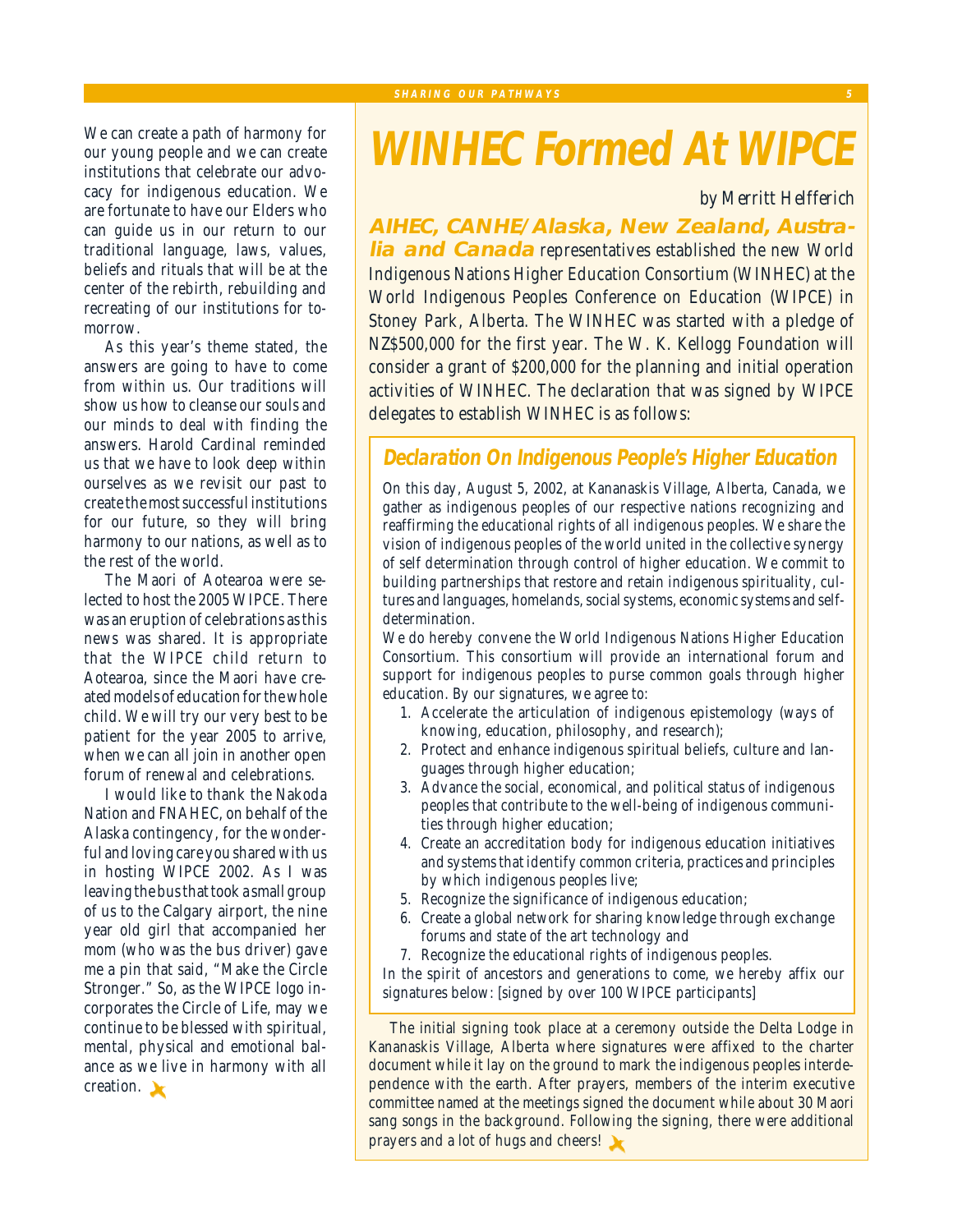## <span id="page-5-0"></span>**Draft Guidelines for Cross-Cultural Orientation Programs Developed**

*by Ray Barnhardt*

draft set of guidelines has been developed addressing<br>issues associated with providing a strong cultural orientaissues associated with providing a strong cultural orientation program for educational personnel new to a particular cultural region or community.

The guidelines are organized around various areas of responsibility related to the implementation of cultural orientation programs, including those of communities, administrators, professional educators, tribal colleges and universities, statewide policymakers and sponsors of cultural immersion camps. Native educators from throughout the state contributed to the development of these guidelines through a series of workshops and meetings associated with the Alaska Rural Systemic Initiative.

The guidance offered is intended to encourage schools to strive to be reflections of their communities by incorporating and building upon the rich cultural traditions and knowledge of the people indigenous to the area. It is hoped that these guidelines will encourage school personnel to more fully engage communities in the social, emotional, intellectual and spiritual development of Alaska's youth. Using these guidelines will expand the knowledge base and range of insights and expertise available to help communities nurture healthy, confident, responsible and wellrounded young adults through a more culturally-responsive educational system.

Along with these guidelines are a set of general recommendations aimed at stipulating the kind of initiatives

that need to be taken to achieve the goal of more culturally-responsive schools. State and federal agencies, universities, professional associations, school districts and Native communities are encouraged to sponsor cultural orientation programs and to adopt these guidelines and recommendations to strengthen their cultural responsiveness. In so doing, the educational development of students throughout Alaska will be enriched and the future well-being of the communities being served will be enhanced.

Following is a summary of the eight areas of responsibility around which the draft Guidelines for Cross-Cultural Orientation Programs are organized. The details for each area will be finalized at the statewide Native Educators Conference in February and published in a booklet form. The complete set of draft guidelines including indicators is available on the ANKN web site at www.ankn.uaf.edu.

### **Draft Guidelines for Cross-Cultural Orientation Programs**

1. Culturally-responsive **communities, tribes and Native organizations** provide a supportive environment to assist new members in learning about local cultural practices and traditions.

- 2. Culturally-responsive **school districts and administrators**provide support for cross-cultural orientation programs for district staff and for integrating cultural considerations in all aspects of the educational system.
- 3. Culturally-responsive **educators** are responsible for seeking guidance in providing a supportive learning environment that reinforces the educational well-being of the students in their care in a manner consistent with local cultural beliefs, practices and aspirations.
- 4. Culturally-responsive **schools** must be fully engaged with the life of the communities they serve and provide ample encouragement, support and resources for all staff to integrate the local cultural and physical environment in their work.
- 5. **State policymakers and educational agencies** should provide a supportive policy, program and funding environment that promotes the establishment of crosscultural orientation opportunities for all personnel associated with schools.
- 6. **Tribal colleges and universities** are responsible for partnering with communities and schools to provide every educator with the cultural understandings and educational strategies necessary to nurture all youth to their full intellectual and cultural potential.
- 7. **Cultural immersion camps** should provide an authentic and supportive environment in which participants gain first-hand experience interacting with local people while learning the cultural traditions and lifeways of the area.

#### **General Recommendations**

The following recommendations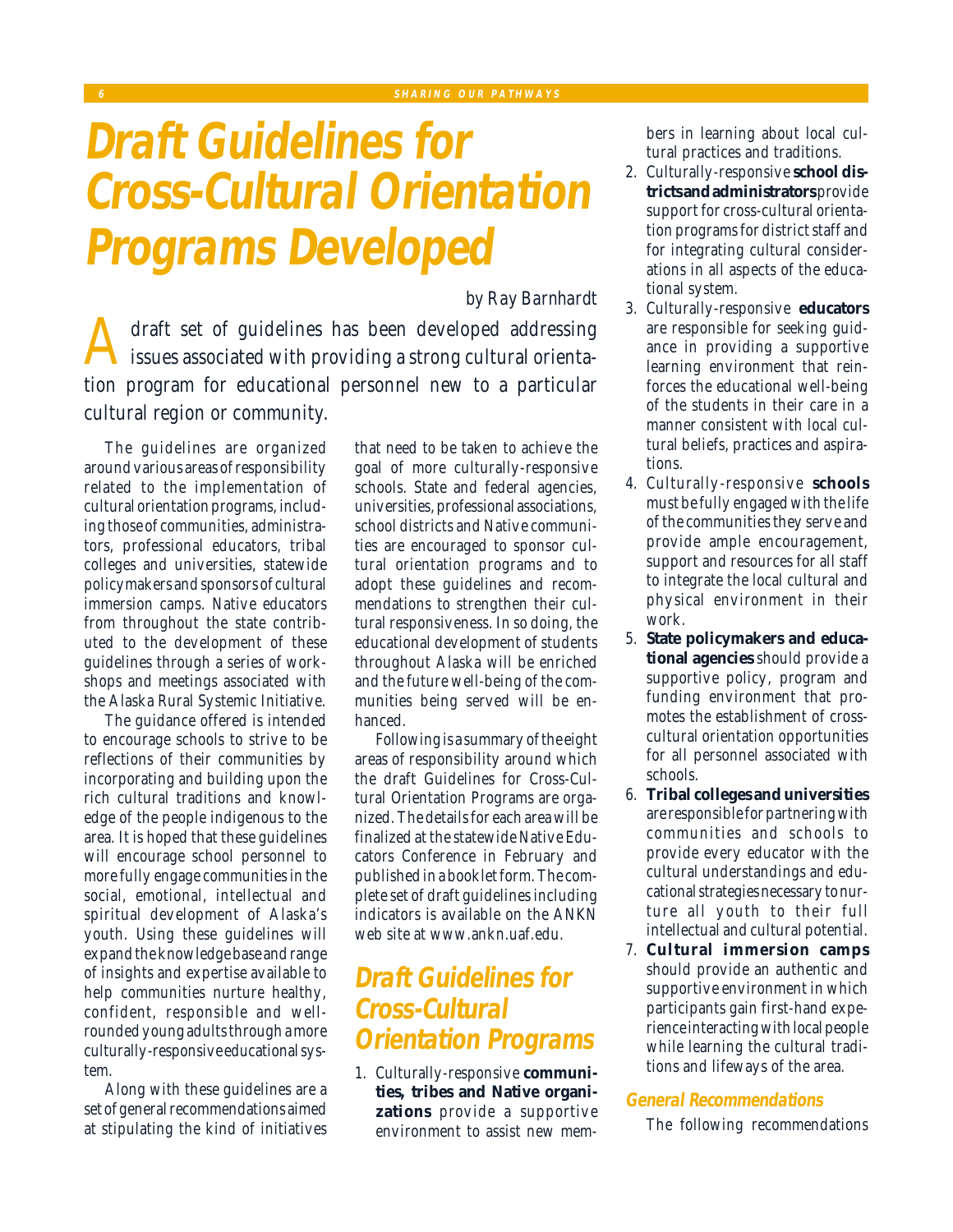<span id="page-6-0"></span>are offered to support the effective implementation of the above guidelines for cross-cultural orientation programs.

- 1. Regional Native educator associations should pursue funding to implement an appropriate cultural orientation program to serve the needs of the school districts (and other organizations) in their respective region, including a cultural immersion camp and follow-up activities during the school year.
- 2. The Consortium for Alaska Native Higher Education should encourage its member institutions to develop an academic support structure for cross-cultural orientation programs in each region, including provisions for academic credit and a system for assessment of cross-cultural expertise.
- 3. The First Alaskans Institute, in collaboration with CANHE, should sponsor a training program for personnel associated with planning and implementing cross-cultural orientation programs.
- 4. Local communities and tribal organizations should sponsor local and regional cultural orientation programs as needed to prepare all outside personnel to work effectively with people in ways that are compatible with local cultural ways and respectful of the local heritage.
- 5. The Alaska Department of Education and Early Development should provide incentives and secure continued funding for school districts to incorporate cultural orientation programs into the annual district inservice schedule.
- 6. School districts should sponsor opportunities for students and teachers to participate regularly in cultural immersion camps with parents, Elders and teachers sharing subsistence activities during each season of the year.
- 7. The guidelines outlined above should be made an integral part of all professional preparation and cross-cultural orientation programs for educators in Alaska.
- 8. An annotated bibliography of resource materials that address issues associated with these guidelines will be maintained on the Alaska Native Knowledge Network web site (www.ankn.uaf.edu). Comments and suggestions for the

improvement of these draft guidelines are welcome and may be submitted to ANKN at the web site address listed below. Further information on issues related to the implementation of these guidelines, as well as copies of the guidelines when they are completed, may be obtained from the Alaska Native Knowledge Network, University of Alaska Fairbanks, Fairbanks, AK 99775 (http:// www.ankn.uaf.edu).

**EXXXXXXXXXXXX XXXXXX** 

## **Native Leaders/ Master Teachers**

#### *by Bernice B. Tetpon*

Beginning in April 2002, the Native Educator Associations in the five language/cultural regions collected iations in the five language/cultural regions collected applications and selected one lead/master teacher for each region. All of these highly motivated teachers are curriculum developers and culture bearers in addition to having reputations as long-standing and highly respected educators.

We are pleased to have these dynamic Native educators with the Teacher Leadership Development Project. The Alaska Rural Systemic Initiative in collaboration with the Department of Education & Early Development made it possible to provide full-time salaries for these additions to the staff. The group met August 27–29 in Juneau to develop action plans for their respective regions with the major focus on implementing the *Alaska Standards for Culturally-Responsive Schools* and related cultural guidelines.

We are happy to have the following lead/master teachers working with us:

**Alutiiq/Unangan region:** Olga Pesterikoff and Teri Schneider (tschneider@kodiak.k12.ak.us) **Athabascan region:** Linda Green (linda@mail.ankn.uaf.edu) **Iñupiaq region:** B.Yaayuk Alvanna-Stimple (yalvanna@netscape.net) **Yup'ik region:** Esther Ilutsik (fneai@uaf.edu) **Southeast region:** Angela Lunda (lundag@gci.net)

, ,  $>$  , ,

We will be providing more information on what each region is doing through the Teacher Leadership Development Project in future editions of *Sharing Our Pathways*.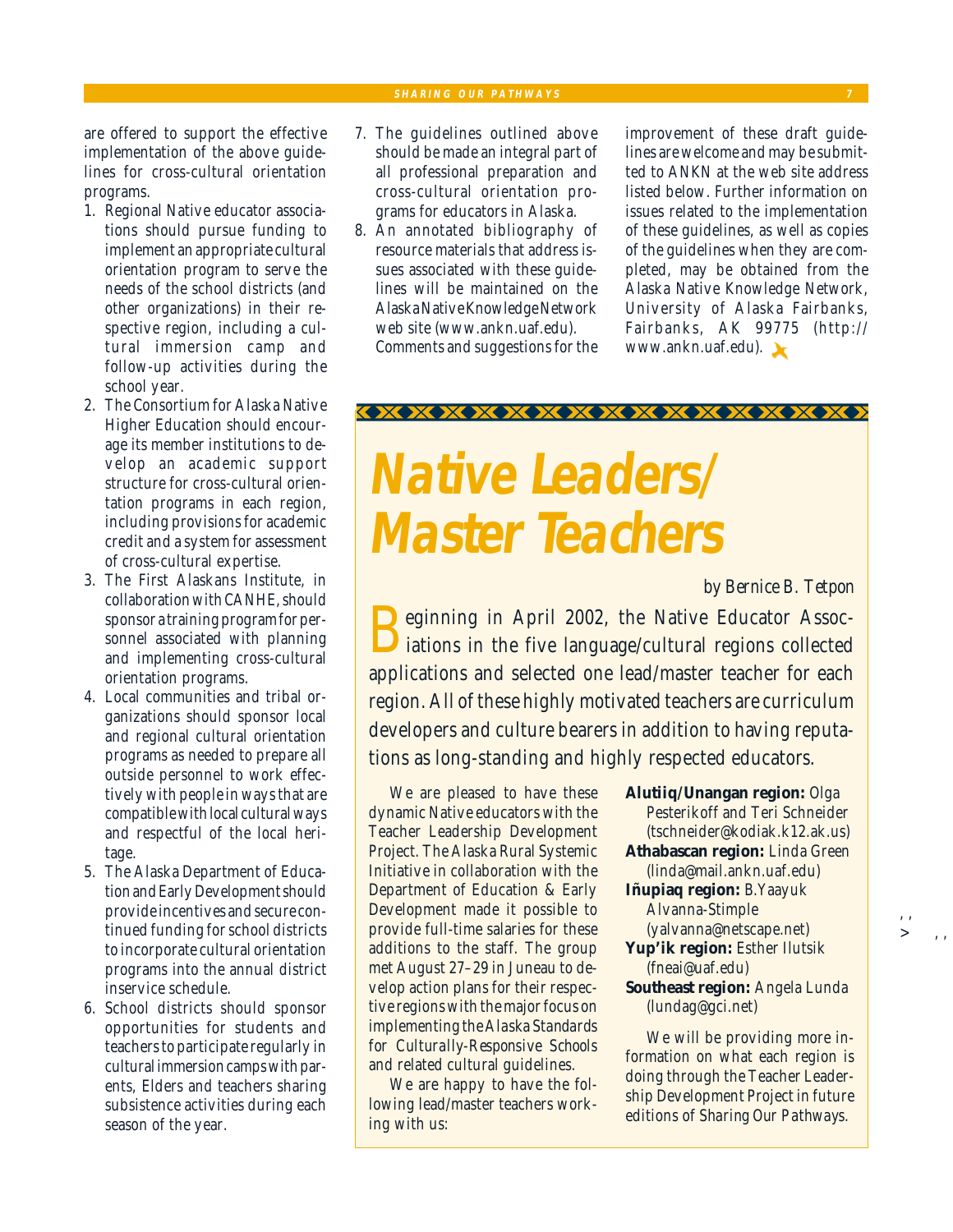## <span id="page-7-0"></span>**ANSES Corner** (formerly AISES Corner)

### *by Claudette Engblom Bradley*

For the seventh summer Fairbanks Science Camp was held at Howard Luke's Gaalee'ya Spirit Camp in July. Funds for the camp were provided jointly by the College of Rural Alaska and the Alaska Rural Systemic Initiative. The camp had 15 rural middle school students from Arctic Village, Nulato, Minto, Manley Hot Springs and Kiana. The students learned traditional skills and crafts from Elders and Alaska Native teachers. They did science projects and developed display boards for their projects. They enjoyed many recreational activities including the daily chores required by all students in the camp.

The Elders were Howard Luke, Elizabeth Fleagle, Margaret Tritt, Bertha Moses, Johnson Moses and Kenneth Frank (elder-in-training). The certified teachers were Judy Madros, eighth-grade teacher in Nulato; Caroline Tritt-Frank, (K–1) Immersion Program teacher in Arctic Village; Rita Frank.

Elizabeth Fleagle from Alatna, Manley Hot Springs and Fairbanks taught the students values and how to sew beads. They made scissors holders and medicine bags with beaded neck chains. Elizabeth's class is very popular among the students and staff.



packs were used to carry essential camping equipment during long travels across the tundra.

Bertha Moses and Caroline Tritt-Frank helped the student make fish nets with weights and floaters. The students carved the shuttle and measuring gauge in their session with Kenneth Frank and Johnson Moses. They carried their shuttle and measuring gauges to Bertha and Caroline's session. Johnson and Kenneth helped the students make the weights and



*Two camp participants work hard to create fire without matches!*

floaters for their nets as well. The students also learned about carving wood from Johnson and Kenneth. They sewed small nets in the eightday sessions and were able to take their work home when the camp was over.

Kenneth and Johnson had the students make survival gear. They taught them how to start a fire without a match. The survival gear was made of caribou bones. The gear included a caribou bone knife, a caribou bone fish hook and a caribou bone arrowhead.

Rita O'Brien helped the students make birch bark baskets. She showed them where and how to gather the birch bark and roots for the basket making.

Todd Kelsey flew to Fairbanks to joins the camp for a week from IBM in Rochester, Minnesota. Todd made the arrangements with IBM to donate six laptop computers and one color printer to the camp. He stayed in the camp to insure the computers are used appropriately and provided the students with instruction on how to use the printer and computers along with some lessons in chemistry and mathematics. This year he co-taught his classes with Judy Madros from Nulato.

The students will further develop their projects at their school and enter them in local science fairs this fall. We look forward to seeing them at the statewide ANSES fair in February.

*Elder Elizabeth Fleagle teaches traditional values and bead sewing to camp participants.*

O'Brien, former science teacher in Ryan Middle School and Fort Yukon; Todd Kelsey, a former chemistry teacher and a current IBM employee and Claudette Engblom Bradley, UAF mathematics educator. The camp also had four resident advisors who lived with the students in their tents, helped them complete their daily chores and assisted them during recreational experiences and field trips. The resident advisors were David Palmer, Julie Parshall, Arlo Veetus and Crystal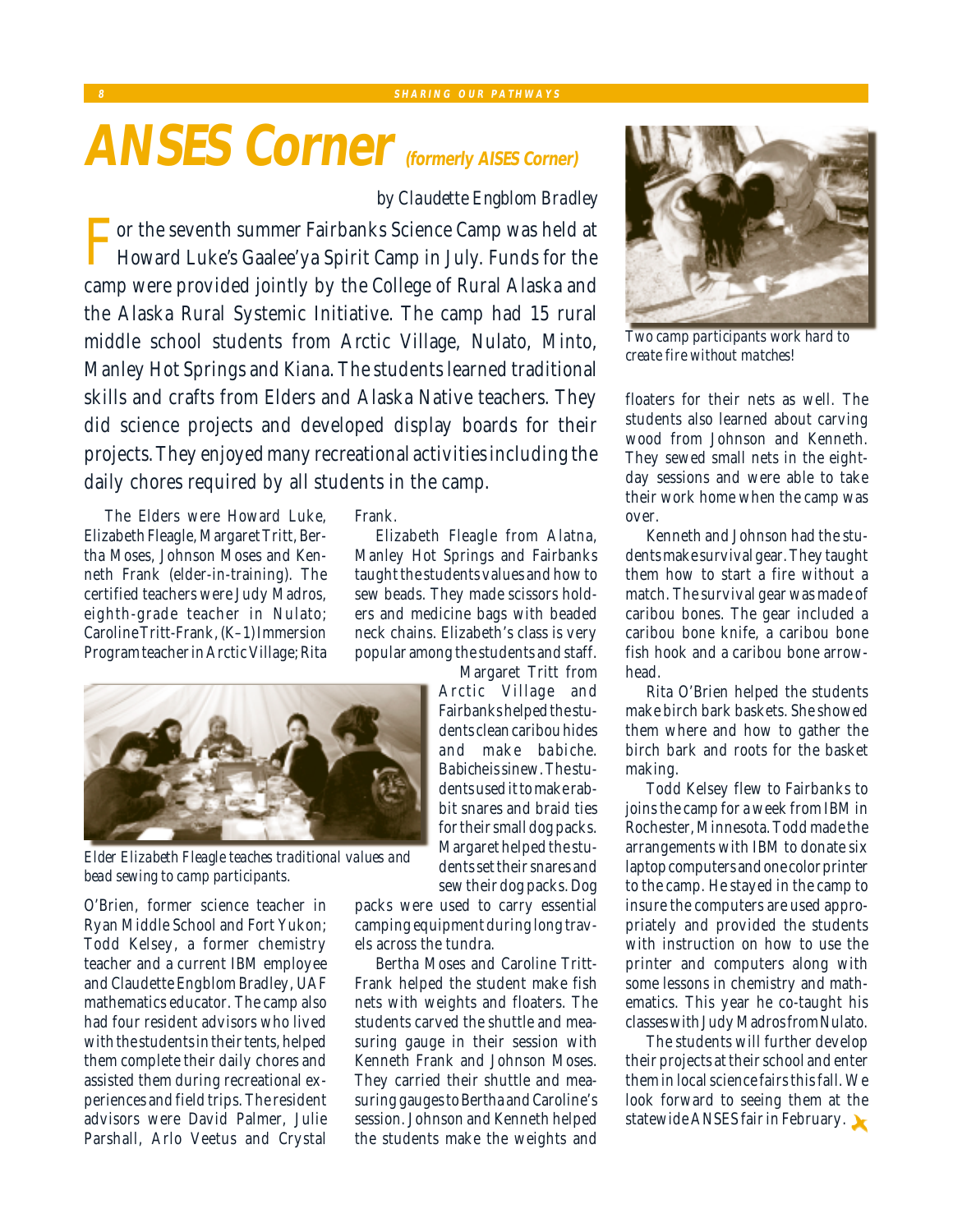## <span id="page-8-0"></span>**Revisiting Action-Oriented, Multi-Reality Research**

Alaska Native people have often thought of the white<br>man as having capabilities that go far beyond our own<br>chilities of weather and insurance formation the consideration man as having capabilities that go far beyond our own abilities as creators and inventors, forgetting to consider some of the long-term side-effects of our infatuation with the Eurocentric ways. That feeling of awe and wonder is fast changing as we see our world deteriorate, driving us to action for a change in consciousness and returning to our own eco-centric worldview.

For the last several centuries, native/tribal people have been inundated with the products of a materialistic and techno-mechanistic society. We have marveled at the power of the rational mind and ingenuity at producing many and varied gadgets that are getting more complex and thus more difficult to understand and operate. The Euro-Americans have used the scientific method, objectivity and reductionism to produce these wonders. They have made gadgets galore and produced boundless knowledge of the physical universe. But we should pay heed to the words of Gregory Peck in the movie, *The Snows of Kilimanjaro*, when he said, "Just because the airplane goes faster than the horse does not mean that we are better off now than we were then." We now suffer from overpopulation, erosion of natural resources, violence and a loss of faith and trust in our clergymen, politicians and other institutional leaders.

The Euro-American scientists are coming to the North in droves to do research in places that they know little or nothing about, and often fumble around in the dark, almost blindly. Yet the indigenous people who have lived on this land for mil-

lennia are left out of the research projects in many instances. These original people who know the history and how to keep their place sustainable are ignored and seen as being primitive, having only anecdotal and place-specific knowledge. Native people are led to believe that they will find the problem and fix it with some form of new technology. However, there are seldom technological solutions to biological, mental or spiritual problems.

Western science seeks to identify symptoms of problems and then develop treatments, whether it involves physical, intellectual, emotional or spiritual phenomena. This is well and good to a limited extent, but it has a obvious weakness. These generalized inclinations have thrust insights drawn from the physical world into a world of abstractions<sup>1</sup>. The phenomena studied becomes absorbed by the generalized approach to solving problems. This outmoded notion of reductionism and objectivity gets in the way of compassion and cooperation and denies emotional and spiritual connection between the human, other creatures, plants and elements of

#### *by Angayuqaq Oscar Kawagley*

Mother Earth. However, indigenous people can only be understood as part of their environment, part of their place.

Early in our heritage as we experienced change, our Elders recognized that this technical world produced much to purportedly make life easier, but they also warned that there is a danger in this trend. Too much of the resources are being used and wasted and the refining and manufacturing processes involved require excessive use of energy. In extracting minerals and timber, much land is laid to waste and it takes a long time for it to recover. These processes do not take into consideration the needs of the seventh generation. Will our descendants be able to enjoy the resources in a similar state of abundance and savor the beauty of Mother Earth as our ancestors did?

Psychologist Carl Jung has written of the "collective consciousness" and other scientists have used a holographic metaphor to convey the complexity of our relationship to our past and to each other. I can readily appreciate this as it lends itself to explaining our ancestral memory and ways of knowing. During gestation in the mother's womb, a chord is struck which resonates in the universal holographic mind. Early in life, certain notes in this chord vibrate stronger than others, such as for suckling, crying when hungry or hurting, smiling to show love and joy and so forth. As the child gets older these early notes *(continued on next page)*

<sup>1.</sup> Berry, Wendell. (2000) *Life is a Miracle: An essay against modern superstition*. Washington, D. C.: Counterpoint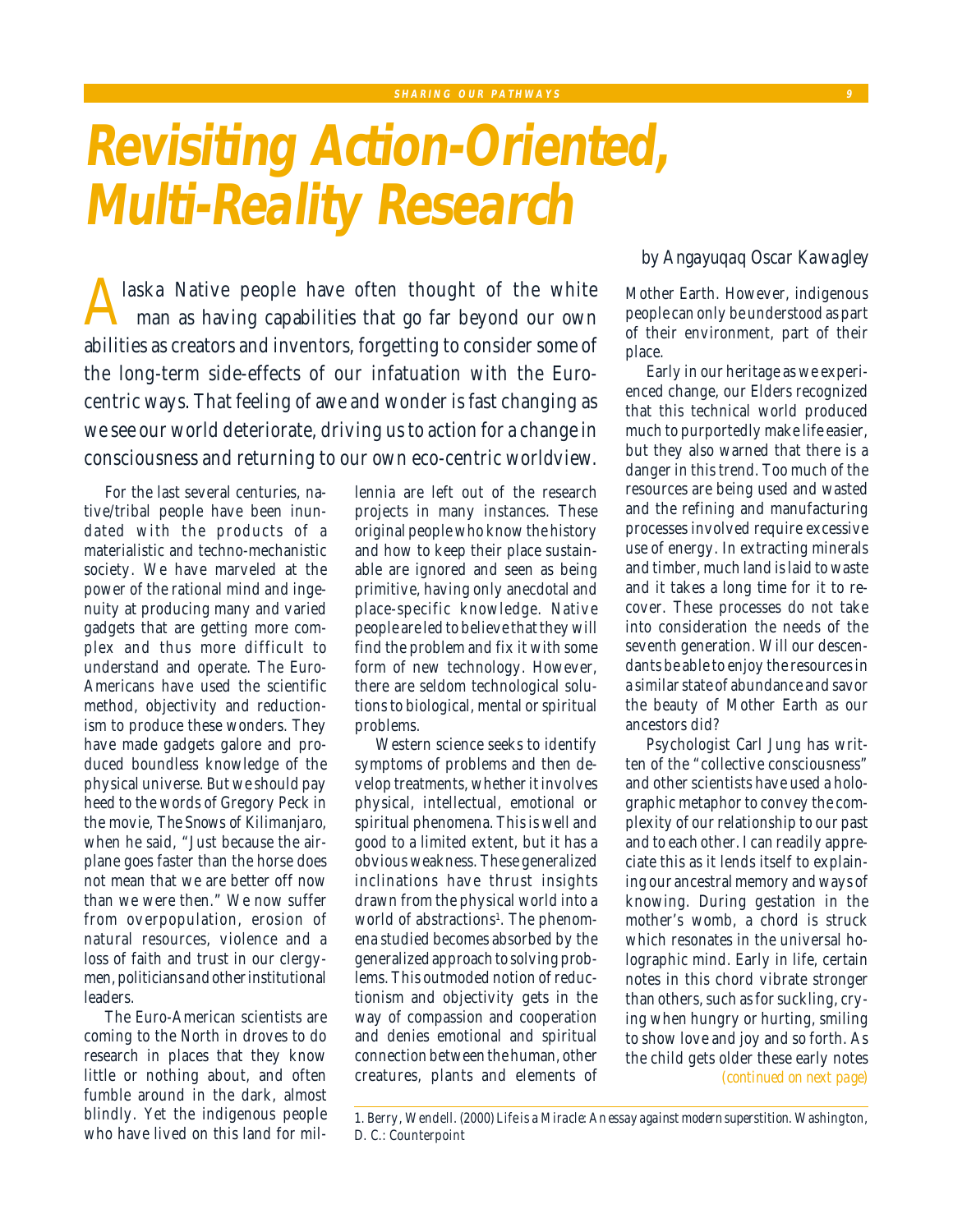#### <span id="page-9-0"></span>*(continued from previous page)*

become weaker as others become stronger, from which emerges an outgoing personality, a spiritual attitude, a love of music, a mathematical or scientific interest and so forth. These will continue to grow while others begin to shrink as we mature.

There is a story of a hunter about to cross a newly frozen body of water. He remembers his Elders telling him that he should test the strength of the newly formed ice by dropping his ice pick. If it penetrates and does not stop, don't try crossing because the ice will be too weak. If the pick stops where the wooden handle and bone point intersect, the hunter can try to cross. To do so, he has to gather energy by looking at the sky, the sun, currents, wind, moon and stars from which he gains a feeling of lightness in his mind. He starts across the ice establishing a rhythmic gait, and he makes it to the other side. The energy chord produced from his observations has struck a resonant chord in the holographic mind bringing his body in rhythm with the surrounding environment.

It behooves us, as Native researchers, to redesign research methodologies that go beyond those we have learned in the Euro-American universities. We must first try to find balance in our own lives before we attempt to establish a meaningful and dynamic relationship with those we are seeking to understand. In some instances we may have to rely on spiritual methods altogether. This will allow us to truly interpret data that we have gathered by asking questions, observing and directly participating in an experience. We, as Native people, thrive on first-hand experience as the primary source of knowledge.

We have heard stories about tuberculosis being healed by drinking juice of the spruce needle, or the remission of cancer by drinking stink-

weed juice. These treatments require belief and faith from one's own worldview, using the whole mind and body to try to explain and understand. If no rational explanation is found, then one has to accept this on belief and faith of something greater than you and I. In using this method of knowing it presents a new frontier of research methods using the whole self. The self is consciousness without knowing. It has been said that mysticism is a dialectic of feeling, while science is a dialectic of reason. We must work toward the integration of the intellectual with the mystical for the healing process to be complete. Albert Einstein noted that spirituality is the strongest and noblest motive for scientific research and as such is a philosophical/psychological prerequisite for research.

Most research methodologies in vogue today require that we only use a part of our self. However, the modern scientific method combined with Native ways has the potential to produce a new breed of scientists and engineers who are able to exercise all their capabilities with compassion and a sense of greater purpose as they strive to build a technology kinder to the human, the environment and the spirit that resides within all of us. These scientists will work for restoring balance, healing and living a life that feels just right. This is actionoriented, multi-reality research which will put Alaska Native people on a pathway to greater control of our past, present and future.

# **Southeast Region: My Turn**

#### *by Ted Wright*

As our schools start another year I would like to send a<br>heartfelt thanks to the many faculty, administrators, staff, heartfelt thanks <mark>to the many facu</mark>lty, administrators, staff, parents and students who have worked tirelessly to provide and take-part in a first-class education. Thank-you or, in the first language of Southeast Alaska, *gunalcheesh*.

While I really do appreciate the progress made toward better schools and smarter students, much work remains to be done, so I would also ask policymakers and people in positions of influence over our educational systems to take time to reconsider the process and product of schooling. If the kind of education we are providing is adequate, why does the urbanrural gap seem to be growing? And

why do many of our political and financial leaders seem to misunderstand the plight of Alaska Natives in general and the importance of subsistence in particular?

Even among Alaska Natives I wonder about an educational system that produces leaders who haven't learned to look several generations ahead to consider if their decisions are sound, but instead focuses their attention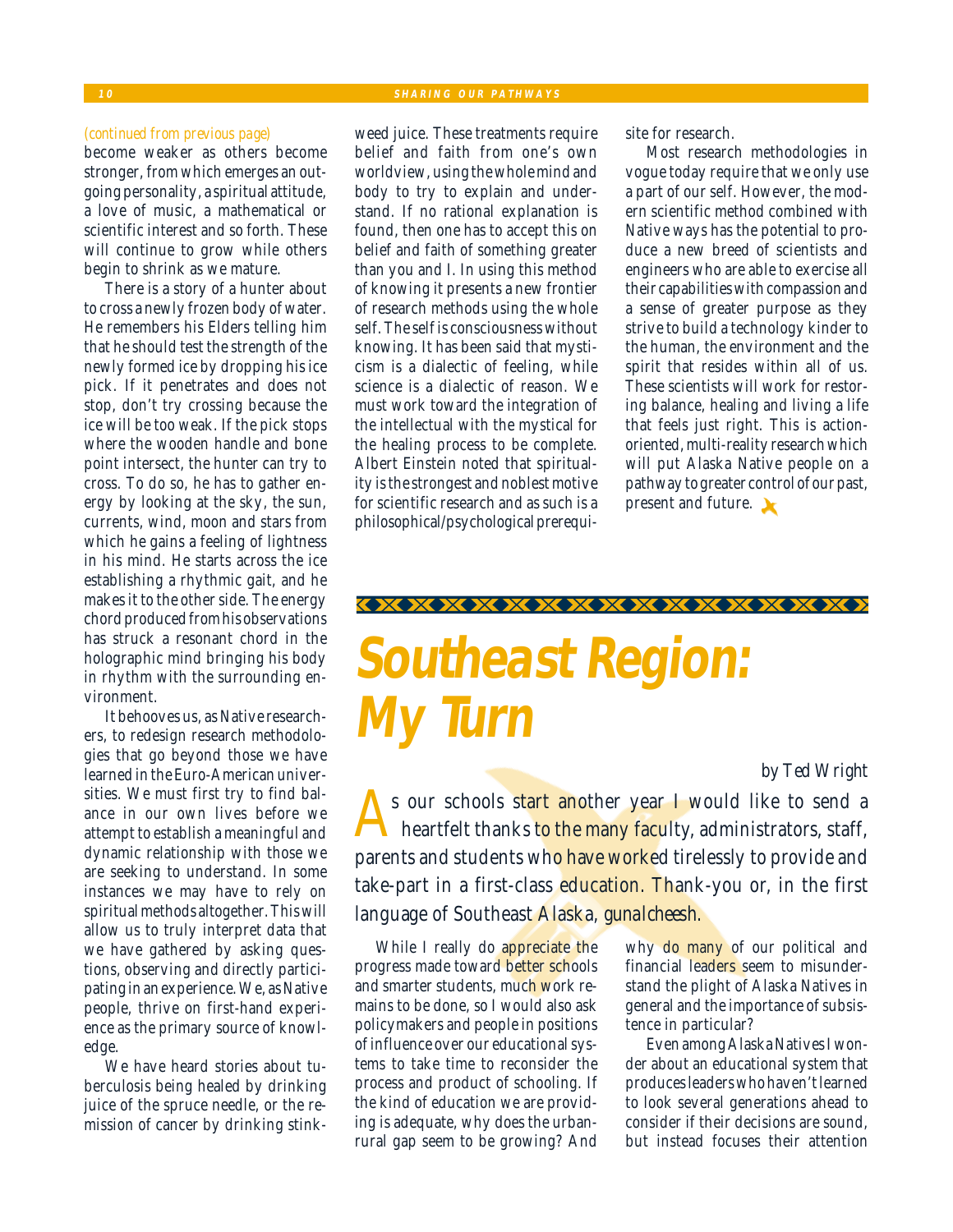<span id="page-10-0"></span>only on earnings and dividends. I wonder, for example, if any of the Native leaders who are advocates of unbridled development have asked their most knowledgeable Elders about the possible long-term impacts on their people's way of life.

At what point did we forget that traditional education—knowledge about who we are and how we live in a particular place—is at least as important if not more important to our survival than a mainstream standardsbased education? I know when I forgot—it was when I went away to earn a graduate degree and stopped hearing the voice of my grandmother and other Elders. It was when I decided that a credential bestowed by a prestigious institution was more important than the truth about the world in which I would live. It was when I decided that what I do is more important than where I live and who I am.

It has been hard for many of this generation to redefine ourselves as Alaskans when we are so unaware of even the basic facts about who we are in relation to the place we live. In this respect, our education has failed us and we didn't even know it. That is the bad news. The good news is that it is not too late to change the system for our children and grandchildren.

I have a few suggestions. To start, let's elect legislators who will recognize the importance of investing in our schools and have the foresight to mandate that districts statewide offer classes in Alaska Studies. Let's allocate funds to pay Alaska teachers the best salaries in the country, and then train them to make their methods and curriculum materials place-based and culturally relevant. If such training is an option, like an endorsement in reading, then let's pay teachers who complete such training more than those who do not. And at the college level, support for programs and pedagogies infused with a local and regional worldview is a good first

step. I believe it is possible to not only keep our kids in Alaska after high school, but also to provide them with an education that helps them make sense of the complex issues that we all face now and in the years to come.

The future of Alaska is its chil-

dren. I would humbly suggest that to ensure a bright future, we have got to substantially change our schools. Not only does this kind of change need to begin now, but it has to begin with each and everyone of us.

<u>KXXXXXXXXXXXXXXXXXXXXX</u>

# **Iñupiaq Region: Thirteenth Inuit Studies Conference**

### *by Branson Tungiyan*

n July 31, 2002 I traveled from Nome to attend the 13th Inuit Studies Conference that was held at the University of Alaska Anchorage campus. The conference was organized by the University of Alaska Fairbanks Department of Alaska Native and Rural Development. The theme for the conference was "Voices from Indigenous Communities: Research, Reality & Reconciliation".

The conference kicked off with Dr. Gordon Pullar, the ISC Chair and Lucille Davis, a Sugpiaq Elder, lighting a traditional seal oil lamp and offering an opening prayer. The welcoming remarks were given by Chief Paul Theodore from the Knik tribe; Lee Stephen, the CEO of the Native Village of Ekutna; Chancellor Marshall Lind from UAF and Provost James Chapman from UAA. Aqqaluk Lynge, president of the Inuit Circumpolar Conference, gave the keynote address entitled "Science For and Together with Indigenous Peoples."

Each of the three days had a keynote speaker who gave interesting presentations. Jose Kusagak, president of Inuit Tapiriit Kanatami,

Canada, was Friday's keynote speaker; George Ahmaogak, mayor of the North Slope Borough, Barrow was Saturday's speaker.

We also had luncheon speakers. Thursday's speaker was Father Michael Oleksa, dean of St. Innocents Cathedral, Russian Orthodox Diocese of Alaska. He always gives the best presentations and made everyone laugh throughout his speech. Friday's luncheon speaker was Angayuqaq Oscar Kawagley of UAF.

There were some very interesting sessions throughout the three day conference. I attended workshops on "Issues in the Arctic," "Traditional Knowledge," "Language Policy and *(continued on next page)*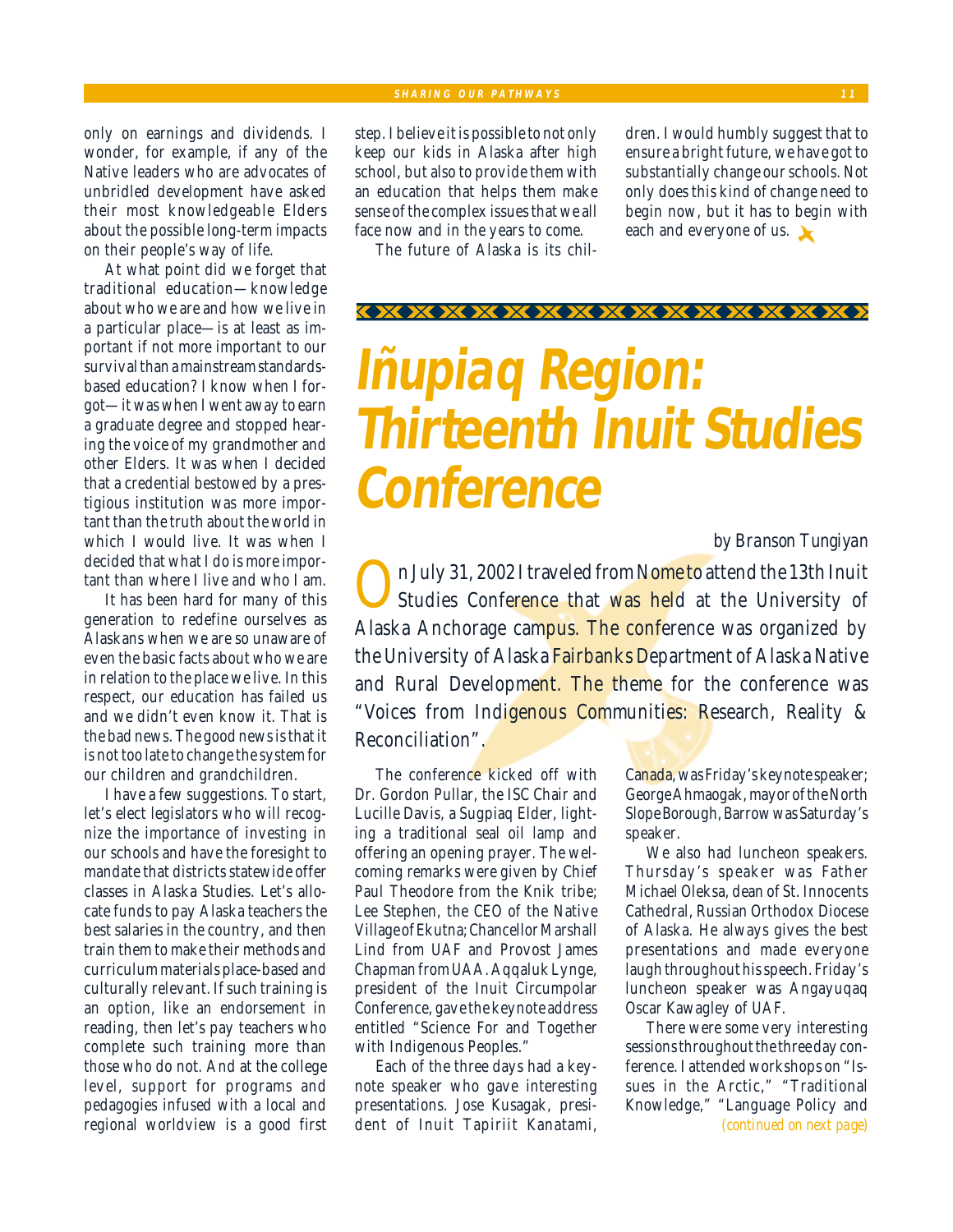#### <span id="page-11-0"></span>*(continued from previous page)*

Usage," "Memory and History" and "Inuit Spirituality, Values and Culture" as well as a roundtable discussion on "Comparative Inuit, Yup'ik and Aleut Linguistics." I also participated in an AKRSI session on "Integrating Indigenous Knowledge, Ways of Knowing and World Views into the Educational System." These were all interesting sessions in which issues and concerns were discussed on the international level and with an Inuit perspective. The facilitators and presenters did an outstanding job with their sessions. The conference reminded me of the Alaska Federation of Natives conventions that we have in Anchorage, but on the global Inuit level.

Two Elder's, Lela Oman of Nome and Lucille Davis of Kodiak, were fabulous in giving their views of the conference sessions. I enjoyed the part where Lela Oman said that she knew how to say "thank you" in 12 languages, but the best one comes from St. Lawrence Island— *Igamsiqanaghhalek!* Thank you Lela, as I am from Gambell on St. Lawrence Island. The final Elder wrap-up was the most enjoyable as they gave their views in a wonderful fashion. My only wish is that there could have been more Elders from various places such as Greenland and Canada.

To me, the interesting part of this conference was meeting the different Inuit and other indigenous people from Canada, Greenland, France, Germany and New Zealand. The issues discussed—whether it be education, language, health, environment, or organizational structures—were very well presented, though time was too short. We all seem to have so much in common with many of the same issues that we are concerned about.

Finally, we couldn't complain about the weather. Those were the most beautiful days and helped make the conference that much more interesting and enjoyable. It was just

GREAT! I appreciate the effort that was made in planning for the 13th Inuit Studies Conference. The organizers did an outstanding job of making it a success. I felt honored to have been with the group of Inuit who were in attendance. Thank You!

[The staff of the Alaska Rural Systemic Initiative extends our sincere thank you and appreciation to Branson for his contributions as the Iñupiaq Regional Coordinator over the past two years. He has decided to move back to St. Lawrence Island this fall to work with his people, so we will miss his wit and wisdom at our meetings, but we wish him all the best as he takes on new challenges in his life. *Igamsiqanaghhalek* for your commitment to education Branson!]

## **Youth Empowerment: Traditional Values & Contemporary Leadership**

*by Cathy Rexford*

### **April 17–19, 2002, Barrow Alaska. The First Annual Youth Leadership Conference.**

 $\overline{M}$  / e lift up a new generation of leaders who are grounded in our Iñupiaq values. During the three-day event, high school students from across the North Slope discovered that the key to success in leadership is *Iñupiaqatigiigñiq* (Iñupiaq values). As we focus on cultural *identity in leadership*, we raise the status of our Native way of life and further revive traditional values in contemporary Iñupiaq leadership. The connection between positive self esteem, cultural respect and leadership was stressed in the conference theme, "Empowering Our Youth Through Positive Leadership." The message was strong throughout the conference: "Know who you are, respect yourself, know where you come from, respect and remember the Iñupiaq people you serve. Be strong and proud of your place in our communities."

Elders, experienced community leaders, along with young up-andcoming leaders shared their knowledge and gave encouragement to the students. The combination of panel presentations and student action oriented work sessions gave the students the knowledge they need to make a difference and a forum to contribute to the health of their schools and communities. The youth raised their voices, and what we heard from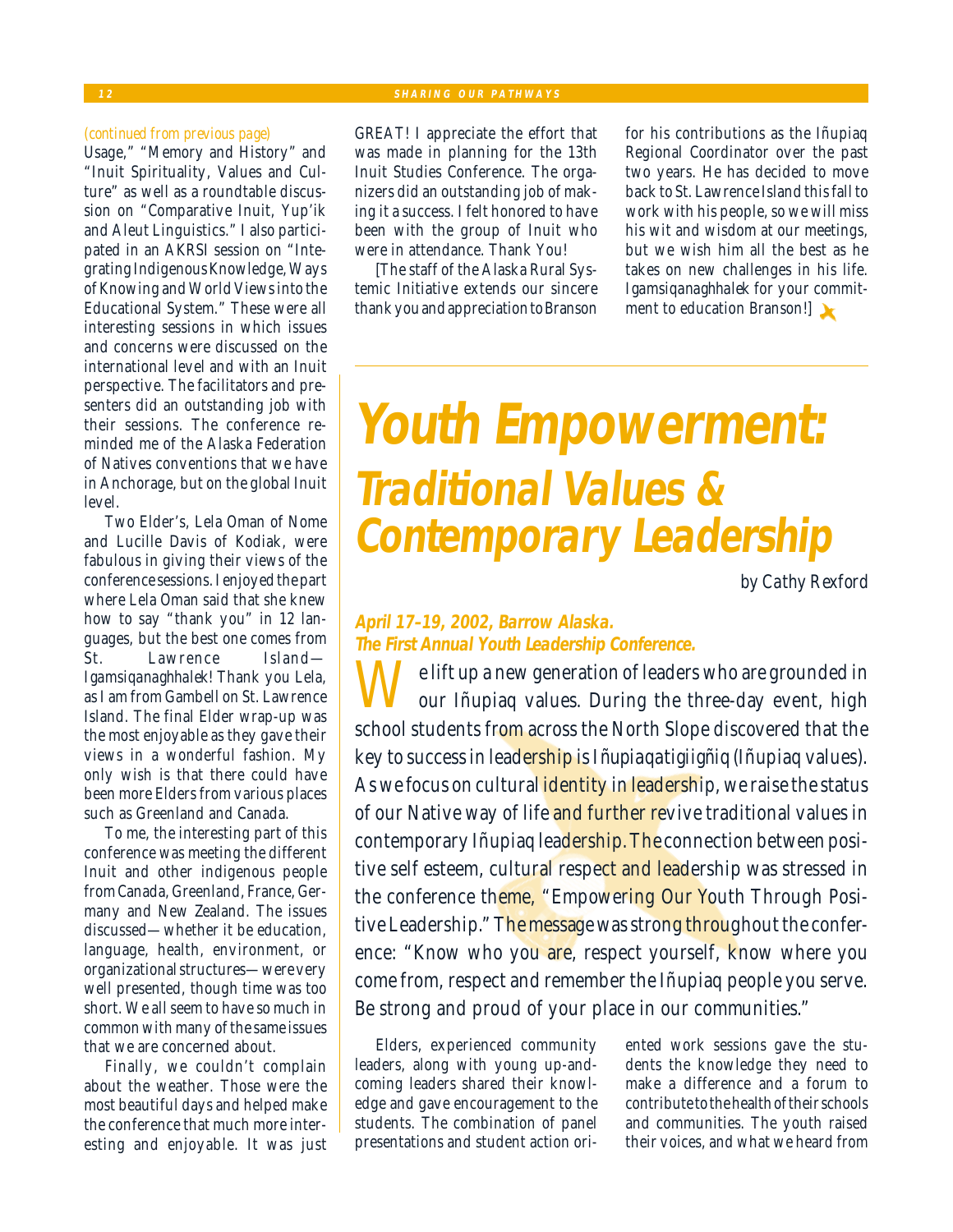these young people was a new generation of Iñupiaq leaders who will look with hope to the future while learning from the past. These students worked long and hard hours for three days. Leaving the conference, students were better able to understand their important roles in school and in their communities, they learned valuable lessons from our Barrow Elders and they had a level of excitement and confidence in themselves that we hope they carry with them for their lifetimes.

Student participant Desiree Kaveolook of Kaktovik writes:

While I participated in the First Annual 2002 Leadership Conference, I learned many values a person must have to be a good leader. One of the senior guest speakers, Kenneth Toovak, said in order to be a leader, we have to get up early in the morning to plan for the day. That way the people would get more work done, and they would feel better about themselves. I also learned that the cultural values are important to an Iñupiaq leader. They connect us to our ancestors and land. Commitment, confidence and communication are also important values to have for being a leader. I think that a leader who does not have commitment would not be able to hold a community together. I also don't think someone could be a leader without confidence. A person could not be a leader without communication, because he or she would not know what the people feel or want. This conference taught us many things. I am looking forward to next year's conference and hope that it is as successful as this one.

#### **Day One featured community panels:**

◆ "Qualities of a Good Leader" with Elders Martha Aiken, Kenneth Toovak and Lloyd Ahvakana.

- ◆ "Qualities and Values of Sound Leadership" with community leaders Jacob Adams, Margaret Opie and Audrey Saganna.
- ◆ "Overcoming Obstacles in Leadership" with Dennis Packer, Bobbi Quintavell and Jaylene Wheeler.
- ◆ Students also watched a film "Capturing Spirit: An Inuit Journey", a film which focuses on how to make positive choices to live a healthy life.

#### **Day Two featured:**

- ◆ "Leadership Shadow" experience. One student was paired with one community leader on the job to learn and witness the skills needed to be a successful leader on the North Slope.
- ◆ General session meetings to discuss their experiences.
- ◆ Students also worked on revisions to the districts own "Student Rights and Responsibilities" section of the *Student-Parent Handbook*.

#### **Day Three featured more community leader panels:**

- ◆ "How to use Media to Effectuate Change" with Rachel Edwardson.
- "Making a Difference Through Teaching" with Innuraq Edwardson.
- ◆ "How the Board Makes School Policy" with Rick Luthi and Susan Hope.
- ◆ "How the North Slope Borough Assembly Adopts Ordinances" with Molly Pederson and Bertha Panigeo.
- ◆ "Serving on the NSB Assembly or School Board" with Mike Aamodt and Tina Wolgemuth.
- ◆ The students wrapped up the conference with an examination of the following issues and developed strategies for initiating positive change:
	- Drugs and alcohol
	- Violence and suicide
	- Community in school
	- Jobs and teaching

"I learned that if you're trying to become a leader, don't give up at what you are doing! Do your best at it!" –Donald Taleak

For more conference information please contact Cathy Rexford at: Cathy.Rexford@nsbsd.org.

*Editor's note: Cathy Rexford wsa crowned Miss World Eskimo Indian Olympics (WEIO) in July. Congratulations Cathy!*



**Southeast Region: Andy Hope** 8128 Pinewood Drive Juneau, AK 99801

907-790-4406 E-mail: fnah@uaf.edu

**Yup'ik Region: John Angaiak AVCP** PO Box 219 Bethel, AK 99559 E-mail: john\_angaiak@avcp.org 907-543 7423 907-543-2776 fax

**Alutiiq/Unangaxˆ Region: Teri Schneider**

Kodiak Island Borough School District 722 Mill Bay Road Kodiak, AK 99615 907-486-9276 E-mail: tschneider@kodiak.k12.ak.us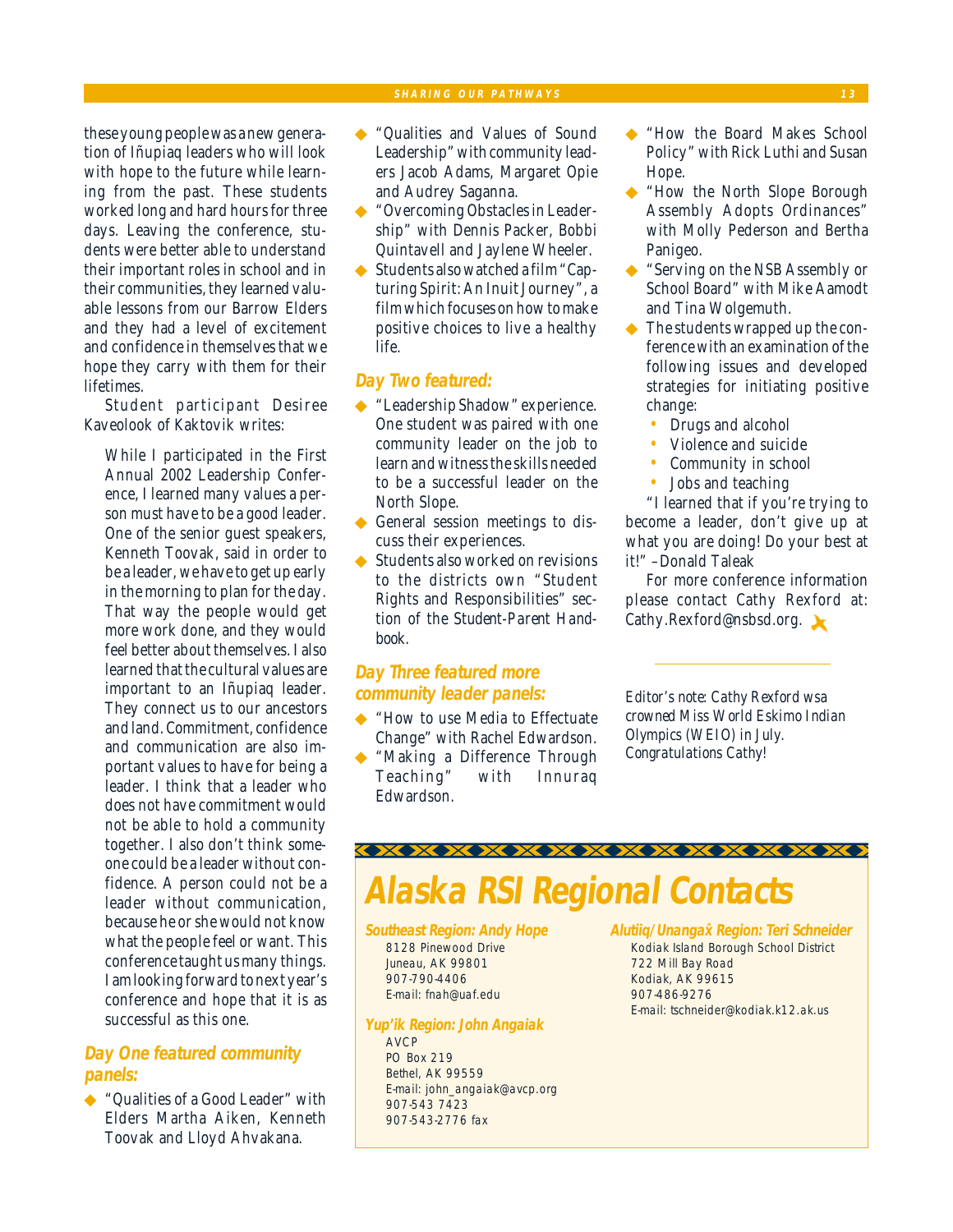## <span id="page-13-0"></span>**Athabascan Region: 2002 Alaska Indigenous People's Academy**

The week-long Arctic Village Elders Academy, sponsored by<br>Project AIPA, was held on the East Fork of the Chandalar Project AIPA, w<mark>as held on the East</mark> Fork of the Chandalar River at a traditional campsite that has been used by the Gwich'in people for thousands of years. The mountains of the Brooks Range surrounded the camp and the quiet waters of the river flowed by peacefully. What an awesome learning environment!

Our teachers were Trimble Gilbert, Maggie Roberts, Florence Newman and Elder-in-training, Kenneth Frank. They were natural teachers in their traditional environment. Each has so much traditional knowledge and they were happy to share. The theme for the camp was caribou. We learned about the caribou and traditional subsistence living in this area. Some of the topics covered included: caribou skins, dry meat bags, dog packs, *babiche*, tools made from the lower leg of the caribou, games made from the caribou knuckles and hooves, snowshoe lacing using *babiche*, building a fish trap with willows, fishing with a net, cutting and drying whitefish, sucker, pike, and lush, traditional cooking over the campfire, some Gwich'in games, setting snares made with *babiche*, traditional uses of plants and roots in the area and some traditional stories told by the Elders. The participants made a list of the learning activities the group participated in and came up with a total of fifty-nine different activities in that short period of time. Besides working on caribou skins, the only other part of the caribou we worked with was the lower leg, including the hoof. All the tools and games we made came from that one part of the caribou. It was amazing how much knowledge the Elders have.

Imagine what we could have done with a whole caribou if our camp lasted two or three weeks!

During the time we spent at camp learning from the Elders, some of the traditional values taught were:

- take care of yourself
- use the resources wisely
- don't be wasteful
- share with others
- work cooperatively with others—teamwork
- humor

Staying at camp and working with the Elders helped me realize how intelligent our ancestors were to use the natural resources of the land to survive. Now I am a part of that learning process and have the responsibility to pass my knowledge on to our young people.

Part of the process of attending the Elders' Academy is to develop curriculum units from the indigenous knowledge learned from the Elders. I am proud of the teachers and their hard work. Project AIPA will have eight curriculum units to implement in the schools by the end of October:

- *Living in the Chandalar Country*by Kathleen Meckel (language arts and social studies unit for level 2, grades 3–5)
- *Huslia Plant Project* by Gertie Esmailka (integrated unit on local plants for level 2,

#### *by Linda Evans*

grades 3–5)

- *Caribou*by Twila Strom (integrated unit on caribou for level 2, grades 3–5)
- *We are the Gwich'in* by Debra VanDyke (language arts and social studies unit for level 4, grades 9–12)
- *Appreciating Caribou: Vadzaih Gwich'in Native Games* by Mary Fields and Karen Dullen (integrated unit on the traditional uses of caribou by the Gwich'in people for level 2, grades 3–5 and level 3, grades 6–8)
- *Gwich'in Games* by Cora Maguire (language arts and social studies unit on games for level 3, grades 6–8)
- *Subsistence Fishing on the Chandalar* by Linda Evans (integrated unit using a traditional story for level 1, grades  $K-2$

The resource materials developed from the camp experience will include:

- a resource book with pictures of the Arctic Village Camp by Carol Lee Gho,
- a handbook for setting up a cultural camp by Linda Green and Virginia Ned,
- a poster showing the uses of caribou and
- a poster showing the seasonal activities in the Gwich'in area.

I encourage school districts, administrators, school boards and local schools to get involved in making a camp experience available for your students and teachers. The experience will enhance your educational program immensely and make education fun for everyone involved.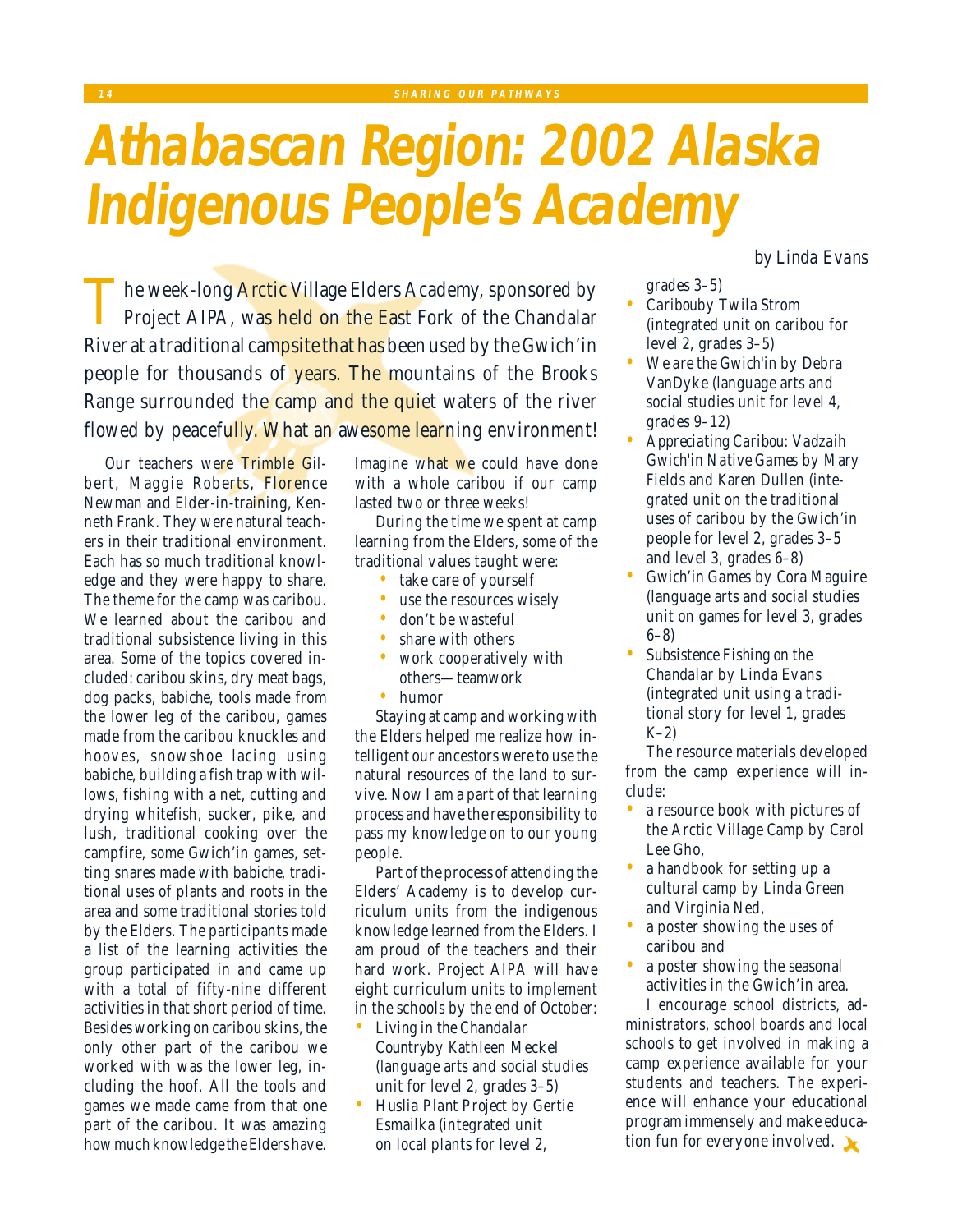## <span id="page-14-0"></span>**AIPA Culture Camp**

*by Linda Green*

n June 2, 2002 I attended the Project AIPA Culture Camp in Arctic Village. The seven-day camp was located 45 minutes by boat from Arctic Village. Nine teachers from the Yukon Flats, Fairbanks NSBSD and Yukon-Koyukuk and myself arrived at the camp in three boats. The Elders from Arctic Village were Trimble Gilbert, Maggie Roberts and Florence Newman. Our camp cook, Margaret Tritt, soon became part of the Elders teaching teachers. Other camp personnel included a video cameramen and three camp helpers, which were 14-year-old boys from Arctic Village.

We arrived on Sunday and began setting up the tents that would be our homes for the week. As we finished, we got acquainted with each other. The camp theme was "Caribou". Monday morning started with breakfast and a gathering led with a prayer from one of the Elders, followed by a review of the agenda. After that we took three caribou skins to the lake, about an eighth of a mile away from the camp, to be soaked for approximately 24 hours before working on them. As we did this the Elders went over each part of the caribou. Then we started working with the leggings. Under the direction of the Elders, we made two different toys and a tanning tool. As the teachers finished their projects they went to another area and started cutting white fish that were caught in the net that day. After dinner we were very tired from working all day so we all slept very nicely.

Tuesday began with breakfast and a prayer and the Elders started telling stories about how the Gwich'in people were totally dependent on the caribou herd. There were always camps around the herd. There were no nets, so people built fish traps and used spears made from willows. Bows were made from caribou skin and arrows were made from the antlers. Flints were used to make the arrowhead. It

wasn't important to have a clock because each day was filled with trying to survive. People walked more, because that was the only mode of transportation. We went over uses of the caribou skin, stomach and bones. Each use was intertwined with a traditional value. In the evening the teachers went over different strategies to use in integrating what we were learning into school curriculum and standards.

Wednesday we rose and had breakfast and a prayer. Then we started working on the skins that we had put into the water on Monday. It was 80 degrees out when we hung the skins on a tree and started cutting the hair off with sharp knives. Others were scraping the skins that had the hair already removed. After dinner we made *babiche* from previously prepared skin, as well as fish hooks from the bones. We also playing string games the Elders showed us.

Thursday we continued fleshing and cutting hair off of the eight skins we had. That evening we discussed values students should know—things such as who they are and where they came from. Each morning should be started with a prayer for strength. Teachers also talked about the units they would write, how each would be different from the standard curriculum, the importance of teaching from

a traditional perspective and how this learning could be brought into the classroom. Units should be started with a story by an Elder and last a minimum of two weeks. Another idea was to start a unit explaining the seasons. We ended with Joel Tritt, second tribal chief of Arctic Village, talking to the group about learning and how it is important for students to learn about the old ways in order to survive.

Friday we began to cut the caribou skin for a sack. Patterns were made and the skin was sewn with sinew from the caribou. Since some were finished before others, so they went to the fish cutting table or made more things from the caribou hooves. We also included a field trip five miles up the river to an ancient caribou fence. Most of the group went, though some stayed behind and spent the day making snowshoes with the *babiche* from the caribou. Upon their return, the group expressed a deep spiritual experience in walking around and looking at the remains of the old caribou fence and the slaughter house. They talked about how clean the environment was and that very little was disturbed. They also talked about the way the fence was made so that caribou would go in and because of the mountain on one side, they would be trapped.

Saturday we finished our projects and started packing up the camp. We left on Sunday and spent the night in Arctic Village in order to catch the mail plane to Fairbanks Monday. The teachers spent two days in Fairbanks writing and working on the units that they developed in camp, which needed to be completed by July 31 so they could be showcased at the AINE conference that weekend.

I brought eight draft copies of the units made from the camp to present in a workshop at the Sixth World Indigenous Peoples Conference on Education that was held near Calgary,